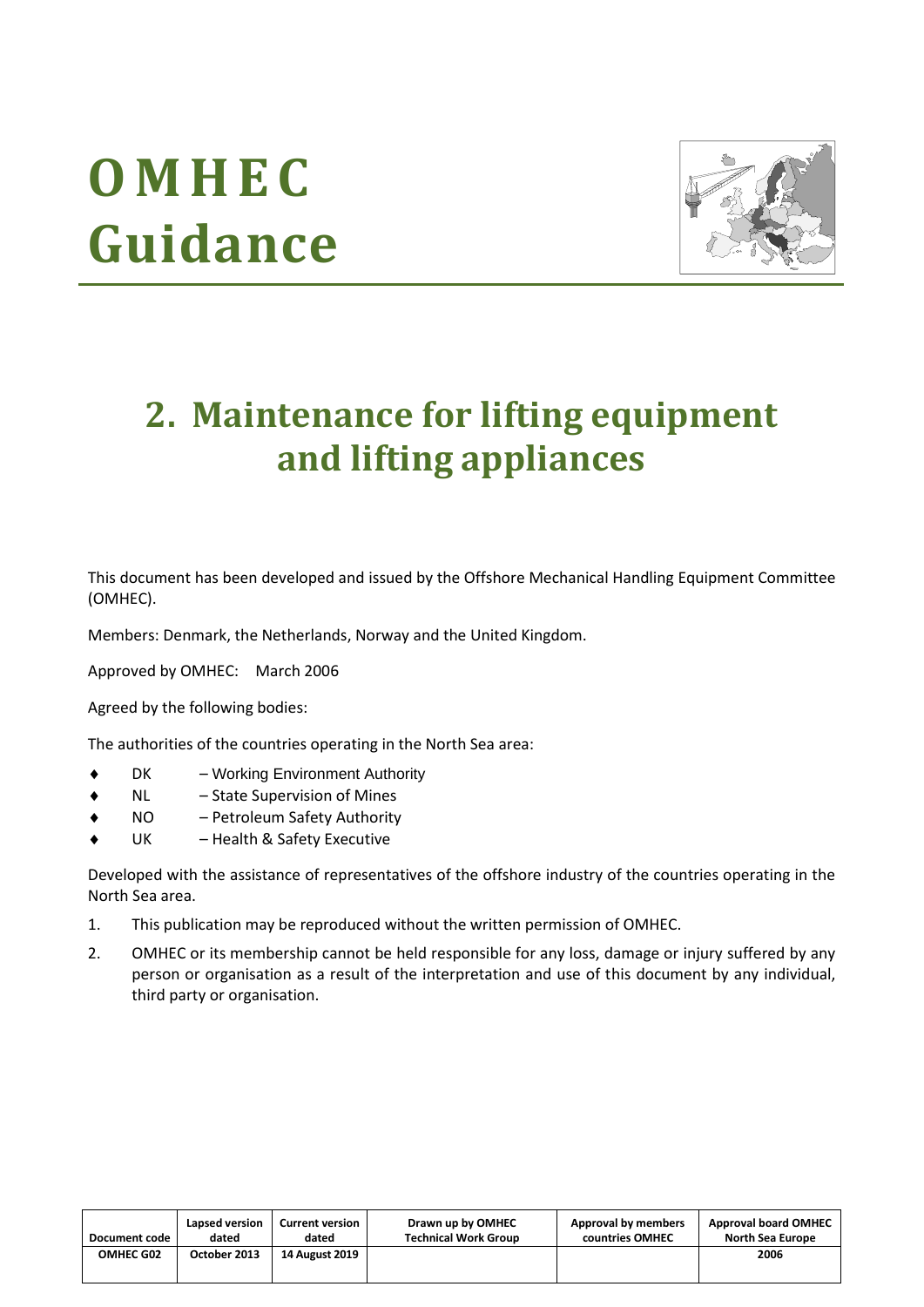| 2. Maintenance for lifting equipment and lifting appliances | OMHEC                              |  |
|-------------------------------------------------------------|------------------------------------|--|
| <b>North Sea/Europe</b>                                     | Lifting of Personnel Sub-Committee |  |

| <b>Revision</b> | Reason                         | <b>Date</b>     |
|-----------------|--------------------------------|-----------------|
| Rev. 1          | Reformatting                   | 22 October 2013 |
| Rev. 2          | Updating                       | 13 October 2015 |
| Rev. 3          | Updated standard<br>references | 27 March 2019   |
|                 |                                |                 |

| Document code    | Lapsed version | <b>Current version</b> | Drawn up by OMHEC           | Approval by members | <b>Approval board OMHEC</b> |
|------------------|----------------|------------------------|-----------------------------|---------------------|-----------------------------|
|                  | dated          | dated                  | <b>Technical Work Group</b> | countries OMHEC     | <b>North Sea Europe</b>     |
| <b>OMHEC G02</b> | October 2013   | <b>14 August 2019</b>  |                             |                     | 2006                        |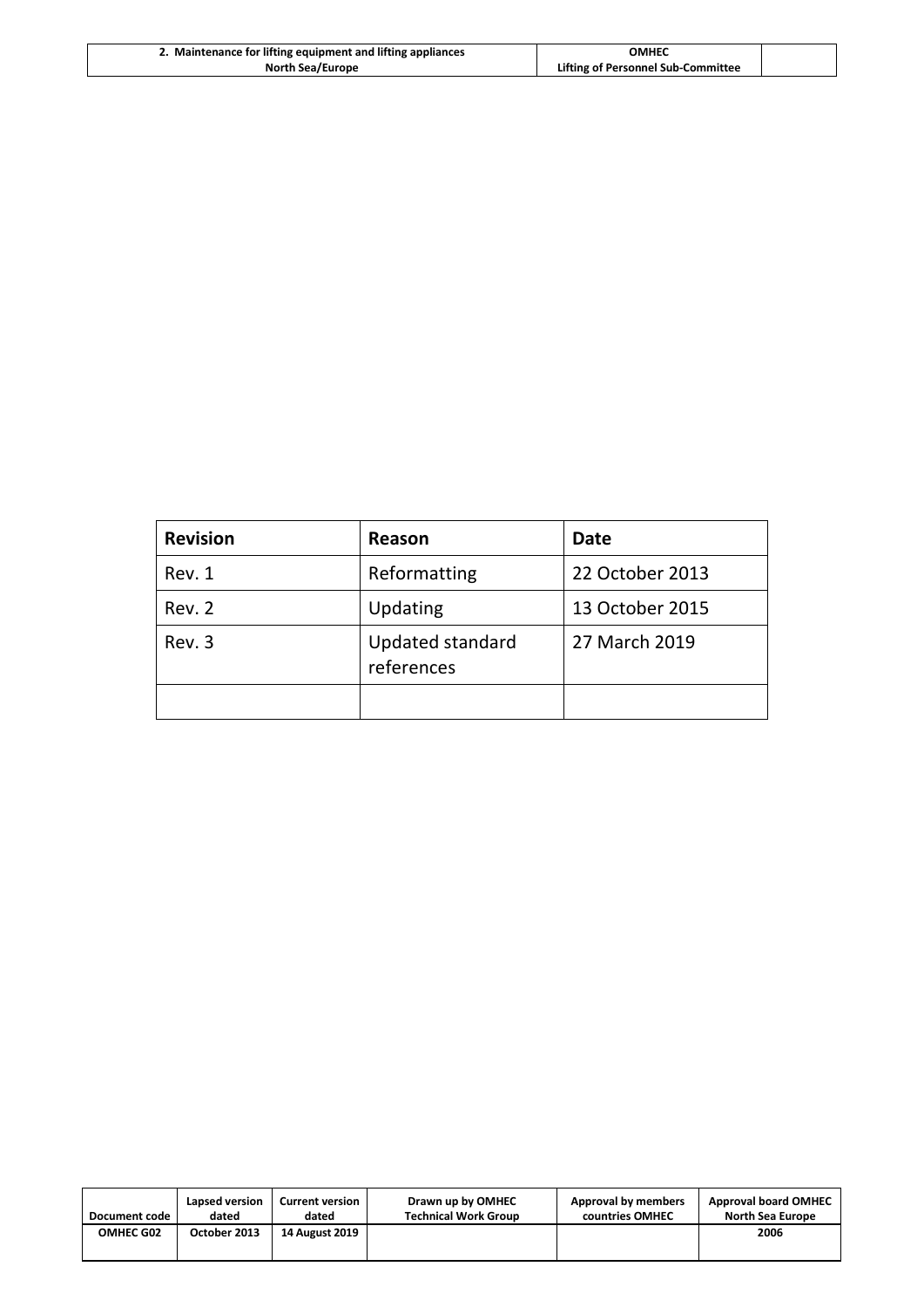| 2. Maintenance for lifting equipment and lifting appliances | ОМНЕС | Contents |
|-------------------------------------------------------------|-------|----------|
| North-Sea/Europe                                            |       |          |

# **Contents**

| $\mathbf{1}$ |      |                                                                               |  |
|--------------|------|-------------------------------------------------------------------------------|--|
|              | 1.1  |                                                                               |  |
|              | 1.2  |                                                                               |  |
|              | 1.3  |                                                                               |  |
|              | 1.4  |                                                                               |  |
| $\mathbf{2}$ |      |                                                                               |  |
| 3            |      |                                                                               |  |
| 4            |      |                                                                               |  |
|              | 4.1  |                                                                               |  |
|              | 4.2  |                                                                               |  |
|              | 4.3  |                                                                               |  |
|              | 4.4  |                                                                               |  |
|              | 4.5  |                                                                               |  |
|              | 4.6  |                                                                               |  |
|              | 4.7  |                                                                               |  |
|              | 4.8  |                                                                               |  |
|              | 4.9  |                                                                               |  |
|              | 4.10 |                                                                               |  |
|              | 4.11 |                                                                               |  |
|              | 4.12 |                                                                               |  |
|              | 4.13 |                                                                               |  |
|              | 4.14 | Specific Requirements for Monitoring of Equipment for Lifting of Personnel 10 |  |
|              | 4.15 |                                                                               |  |
|              | 4.16 |                                                                               |  |

# **Appendix**

| $\mathbf{1}$ |  |
|--------------|--|
|              |  |
|              |  |
|              |  |
|              |  |
|              |  |
|              |  |
|              |  |

| Document code    | Lapsed version | Current version       | Drawn up by OMHEC           | Approval by members | <b>Approval board OMHEC</b> |
|------------------|----------------|-----------------------|-----------------------------|---------------------|-----------------------------|
|                  | dated          | dated                 | <b>Technical Work Group</b> | countries OMHEC     | North Sea Europe            |
| <b>OMHEC G02</b> | October 2013   | <b>14 August 2019</b> |                             |                     | 2006                        |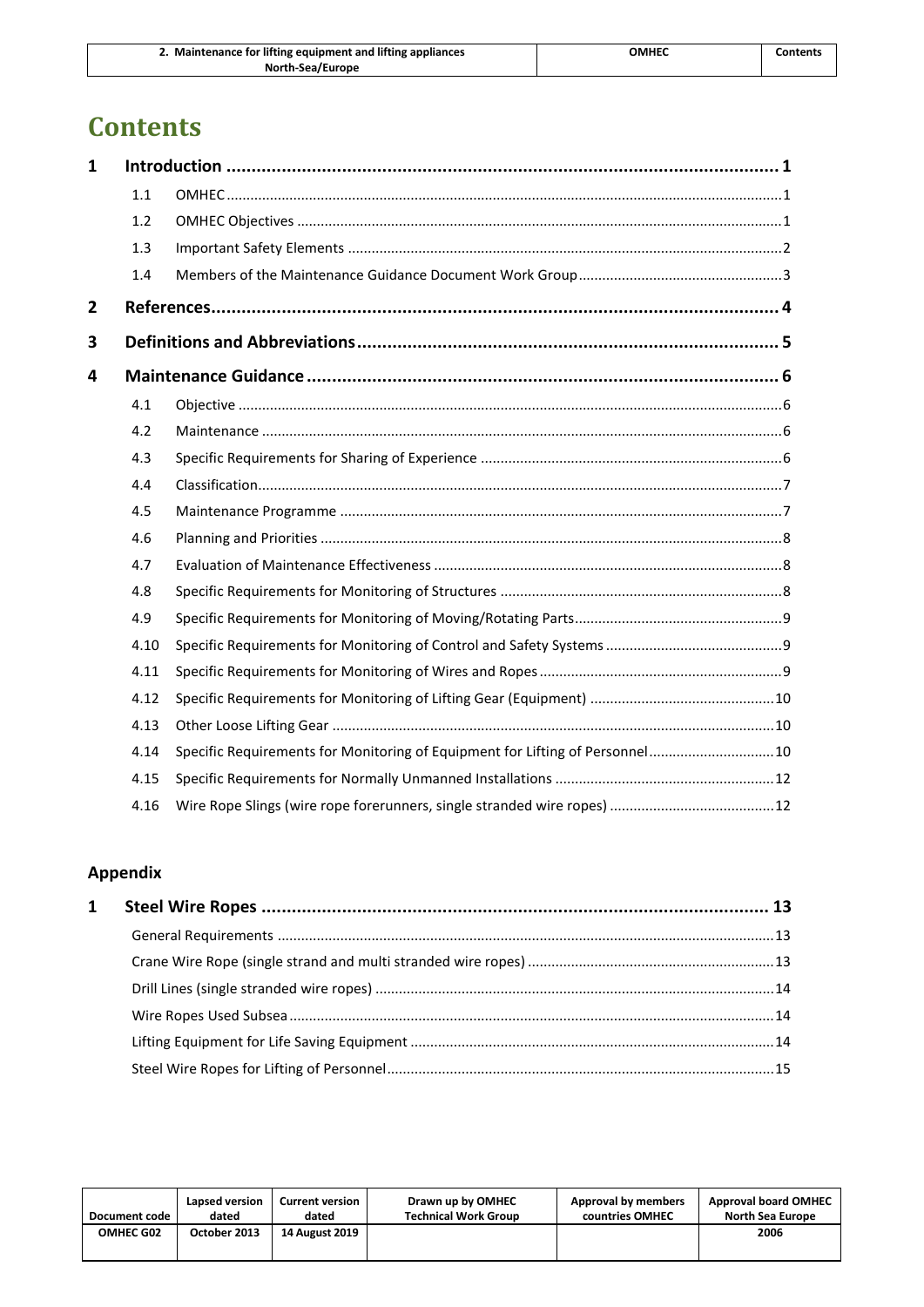# <span id="page-3-1"></span><span id="page-3-0"></span>**1 INTRODUCTION**

## **1.1 OMHEC**

The Offshore Mechanical Handling Equipment Committee (OMHEC) comprises members from the United Kingdom, Norway, Denmark and the Netherlands, all of whom are involved with the safety of lifting and hoisting equipment and lifting and hoisting operations offshore.

OMHEC is also adviser for the North Sea Offshore Authorities Forum (NSOAF) in matters related to lifting and hoisting offshore, formally stated in an agreement between the two parties and signed in the spring of 2014.

Members represent regulatory authorities, such as from the Danish Energy Agency, the Netherlands State Supervision of Mines, the Petroleum Safety Authority Norway and the UK Health and Safety Executive. OMHEC also includes e.g. industry organisations, independent verifications bodies, classification societies and other relevant organisations.

OMHEC wishes to express its concern with respect to the safety aspects of lifting and hoisting equipment and lifting and hoisting operations offshore.

The potential dangers that arise from the use of lifting and hoisting equipment necessitate the highest standards of safety being applied.

#### <span id="page-3-2"></span>**1.2 OMHEC Objectives**

OMHEC shall contribute to improved safety in offshore mechanical handling, lifting and hoisting operations and be an arena for work, which will achieve good harmonised practices for these operations. In this respect the exchange of knowledge and understanding of causation and practical prevention of accidents and incidents plays an important part in the committee's work.

OMHEC has, and will continue to, establish work groups comprising across the board representation from all of the participating countries in order to develop documents that will constitute advisory guidance and good practice relating to lifting and hoisting equipment and their operation.

OMHEC shall also be a centre for information exchange and discussions related to legislative policy, guidance and procedures and other issues associated with offshore lifting and hoisting equipment and their operations on fixed as well as mobile offshore units.

OMHEC shall give advice to the North Sea Offshore Authorities Forum (NSOAF) on issues related to safety in lifting and hoisting equipment and their operations, both on their request, as well as being an independent organisation on its own.

The regulatory authorities mentioned above will accept OMHEC's guidance as being good industry practice.

| <b>Document code</b> | Lapsed version | <b>Current version</b> | Drawn up by OMHEC           | Approval by members | <b>Approval board OMHEC</b> |
|----------------------|----------------|------------------------|-----------------------------|---------------------|-----------------------------|
|                      | dated          | dated                  | <b>Technical Work Group</b> | countries OMHEC     | <b>North Sea Europe</b>     |
| OMHEC G02            | October 2013   | <b>14 August 2019</b>  |                             |                     | 2006                        |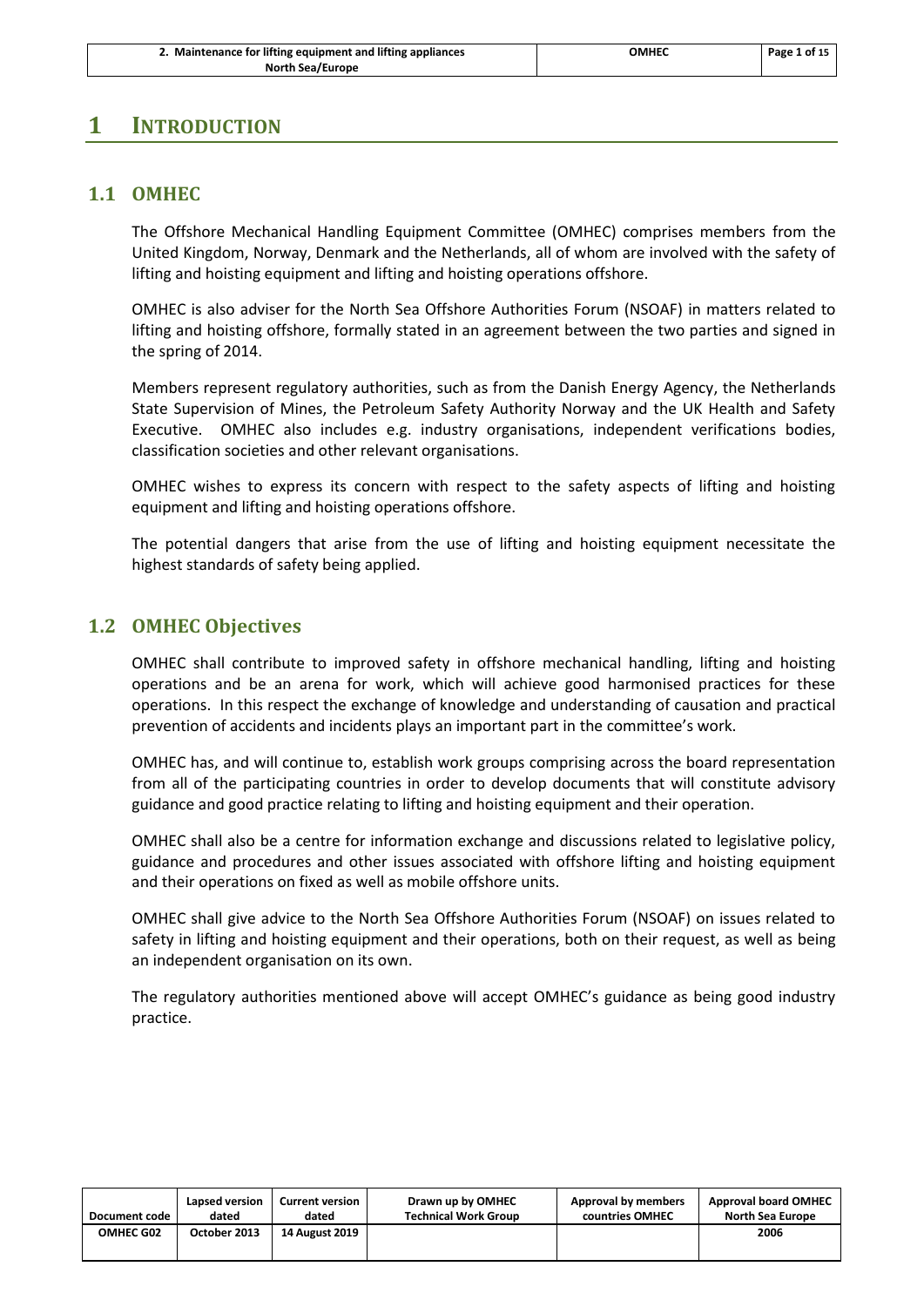# <span id="page-4-0"></span>**1.3 Important Safety Elements**

#### **1.3.1 Design**

Quality of design is essential. It is imperative that those responsible for the design of offshore lifting equipment, such as cranes, take into account the intended operational aspects of the equipment and also the environment in which it is to be used.

Organisations and people involved with the design of equipment must also have at their disposal all the design expertise necessary to result in the production of safe lifting equipment. This includes, for example static and dynamic design calculations as well as consideration of human elements and, where applicable, ergonomic factors.

The designer should take into account requirements for ease of maintenance, examination and inspection during use.

Risk assessment should be used during design to avoid, or at least alleviate, failures due to known identified failure modes. Such failure mode analysis should also take into account factors that may be present during possible unintended use of equipment.

#### **1.3.2 Manufacturing**

All manufacturers of lifting equipment should have a recognised, effective quality assurance system in place and organisations that purchase, rent or lease equipment from such manufacturers should, as far as reasonably practicable, check that the manufacturer has incorporated systems that will verify the attainment of such quality.

All functions, including safety systems, should, as far as reasonably practicable, be verified for correct operation at the manufacturer's premises before the manufacturer releases the equipment.

#### **1.3.3 Operation**

All personnel involved with lifting operations should have the necessary training, skills and experience of such operations. A competent person or entity should regularly assess such skills utilising industry-recognised codes of practice.

The equipment itself should only be operated within the limits specified by the manufacturer or supplier.

The duty holder or operator should have a robust safety management system in place which at least covers:

- the intended use;
- the limits of operation;
- the procedures;
- the instructions for use during the operation of the lifting equipment; and
- the lifting plans.

| Document code | Lapsed version | <b>Current version</b> | Drawn up by OMHEC           | Approval by members | <b>Approval board OMHEC</b> |
|---------------|----------------|------------------------|-----------------------------|---------------------|-----------------------------|
|               | dated          | dated                  | <b>Technical Work Group</b> | countries OMHEC     | North Sea Europe            |
| OMHEC G02     | October 2013   | <b>14 August 2019</b>  |                             |                     | 2006                        |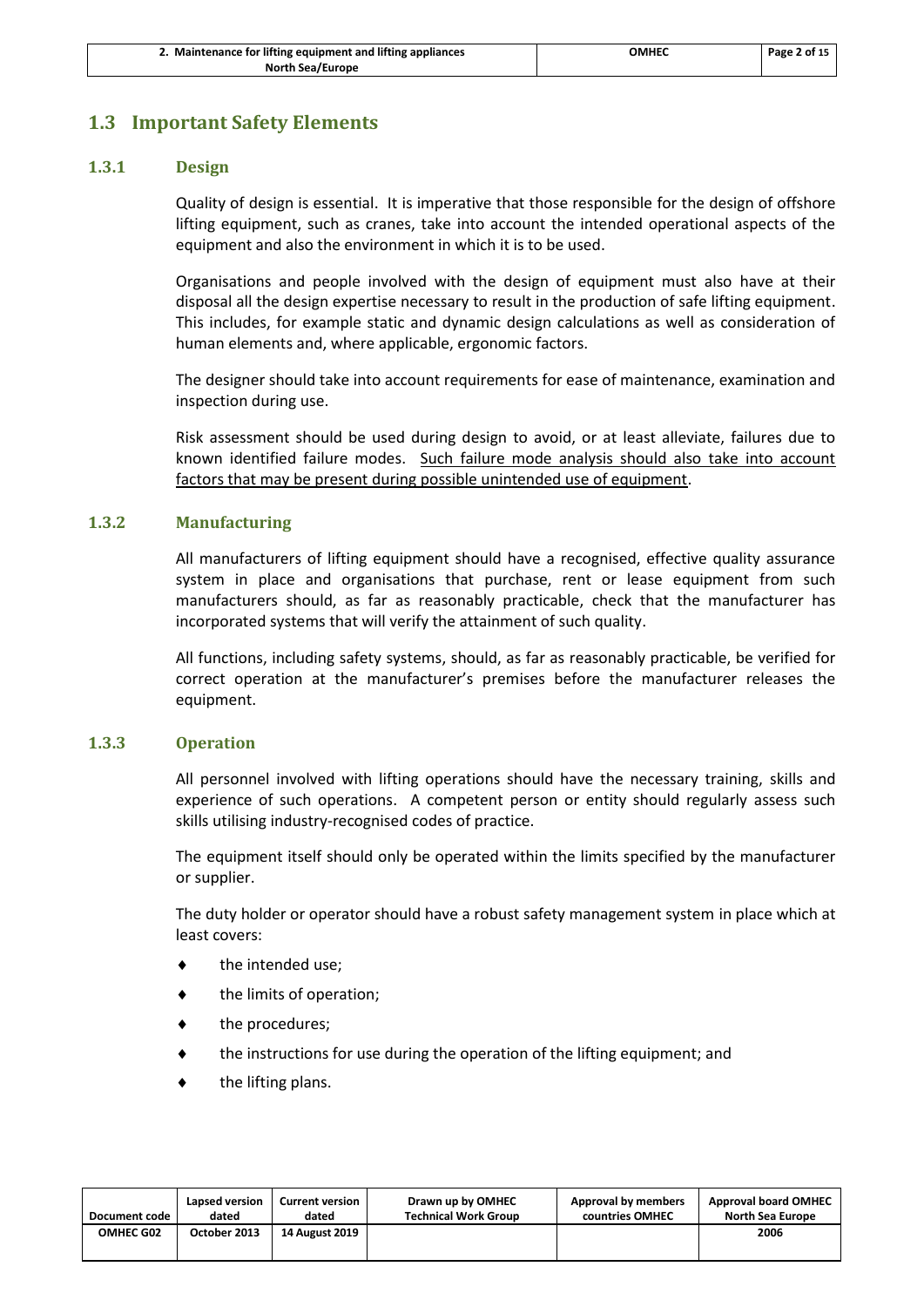| 2. Maintenance for lifting equipment and lifting appliances | OMHEC | Page 3 of 15 |
|-------------------------------------------------------------|-------|--------------|
| <b>North Sea/Europe</b>                                     |       |              |

#### **1.3.4 Maintenance**

Maintenance and inspection should be carried out in accordance with a plan prepared from information including that supplied by:

- the manufacturer;
- the user of the equipment;
- independent verification authorities;
- classification societies; or
- other relevant bodies;
- together with appropriate details of the environment prevailing at the worksite.

#### **1.3.5 Condition Monitoring**

This is defined as the systematic examination and evaluation of the overall condition of an item ensuring that it has an acceptable level of integrity and the ascertainment of the requirements for maintenance.

#### **1.3.6 Verification in Use**

A competent person or entity should verify that the equipment is ready for use before it is put into operation.

Whenever the equipment has been modified or subjected to a major repair, a competent person or entity should verify that the equipment is safe to use in accordance with the relevant regulations and applied standards. Further, relevant manuals and procedure documents should be appropriately amended.

The user of the equipment should satisfy themselves that the competent person or entity has the necessary qualifications and experience and that best industry working practices are adhered to.

# <span id="page-5-0"></span>**1.4 Members of the Maintenance Guidance Document Work Group**

The following persons have been actively involved in the production of this guidance document:

| United Kingdom  | John Day                | A1-safety Training Consultants Ltd                     |
|-----------------|-------------------------|--------------------------------------------------------|
| Norway          | Olav Hauso              | Petroleum Safety Authority (PSA)                       |
|                 | Knut Dorsey             | The Norwegian Society for Lifting Technology<br>(NSLT) |
| Denmark         | Ejnar Sørensen          | <b>Maersk Contractors</b>                              |
| The Netherlands | <b>Winifred Meester</b> | <b>NAM</b>                                             |

| Document code    | Lapsed version | <b>Current version</b> | Drawn up by OMHEC           | Approval by members | <b>Approval board OMHEC</b> |
|------------------|----------------|------------------------|-----------------------------|---------------------|-----------------------------|
|                  | dated          | dated                  | <b>Technical Work Group</b> | countries OMHEC     | <b>North Sea Europe</b>     |
| <b>OMHEC G02</b> | October 2013   | <b>14 August 2019</b>  |                             |                     | 2006                        |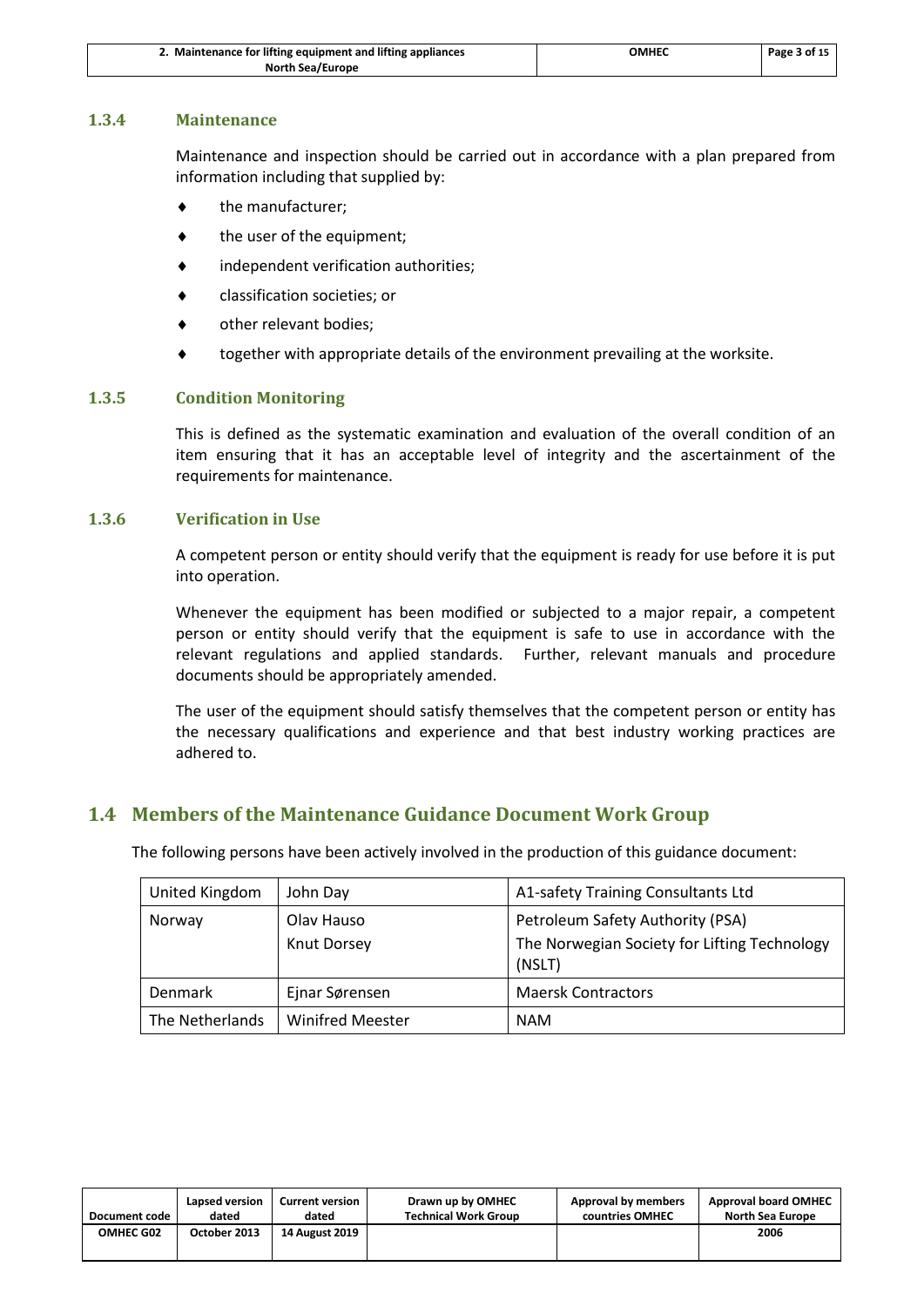| 2. Maintenance for lifting equipment and lifting appliances | ОМНЕС | Page 4 of 15 |
|-------------------------------------------------------------|-------|--------------|
| <b>North Sea/Europe</b>                                     |       |              |

# <span id="page-6-0"></span>**2 REFERENCES**

- EN 818 (1-7):2008 Short link chain for lifting purposes (production, use and maintenance standard)
- EN 1677 (1-9):2008 Components for slings (production, use and maintenance standard)
- EN 1492 (1, 2, 4):2008 Synthetic fibre slings (flat slings and round slings) (production standard)
- EN 13852-1:2013 Cranes, Offshore cranes
- EN 13414 (1-3):2008 Steel wire rope slings
- EN 10855 (1-3):2018 Offshore containers and associated lifting sets
- EN 12999:2018 Cranes, Loader cranes
- EN 13135:2018 Cranes, Safety, Design requirements for equipment
- EN 13155:2009 Cranes, Safety, Non-fixed load lifting attachments
- EN 13157:2009 Cranes, Safety, Hand powered cranes
- EN 14492 (1-2):2009/AC 2010 Cranes, Power driven winches and hoists
- EN 14985:2012 Cranes, Slewing jib cranes
- ◆ EN 15011:2014 Cranes, Bridge and gentry cranes
- $\bullet$  EN 12385 (1-4):2008 Steel wire ropes
- ISO 4309:2017 Cranes, Wire ropes, Care and maintenance, inspection and discard
- ISO 8792:1986 Wire rope slings Safety criteria and inspection procedures for use
- ISO 13702:2015 Petroleum and natural gas industries Control and mitigation of fires and explosions on offshore production installations — Requirements and guidelines
- EN 13306:2017 Maintenance Maintenance terminology
- IEC 61508:2010 Functional safety of electrical/electronic/programmable electronic safety-related systems
- ISO 14224:2016 Petroleum, petrochemical and natural gas industries Collection and exchange of reliability and maintenance data for equipment
- ISO 12482:2014 Cranes Monitoring for crane design working period
- ISO 16625:2013 Cranes and hoists Selection of wire ropes, drums and sheaves
- ISO 2232:1990 Round drawn wire for general purpose non-alloy steel wire ropes and for large diameter steel wire ropes — Specifications
- API 9A:2016 Specification for Wire Rope

Discard criteria are found in the above referenced production standard.

| Document code    | Lapsed version | <b>Current version</b> | Drawn up by OMHEC           | Approval by members | <b>Approval board OMHEC</b> |
|------------------|----------------|------------------------|-----------------------------|---------------------|-----------------------------|
|                  | dated          | dated                  | <b>Technical Work Group</b> | countries OMHEC     | <b>North Sea Europe</b>     |
| <b>OMHEC G02</b> | October 2013   | <b>14 August 2019</b>  |                             |                     | 2006                        |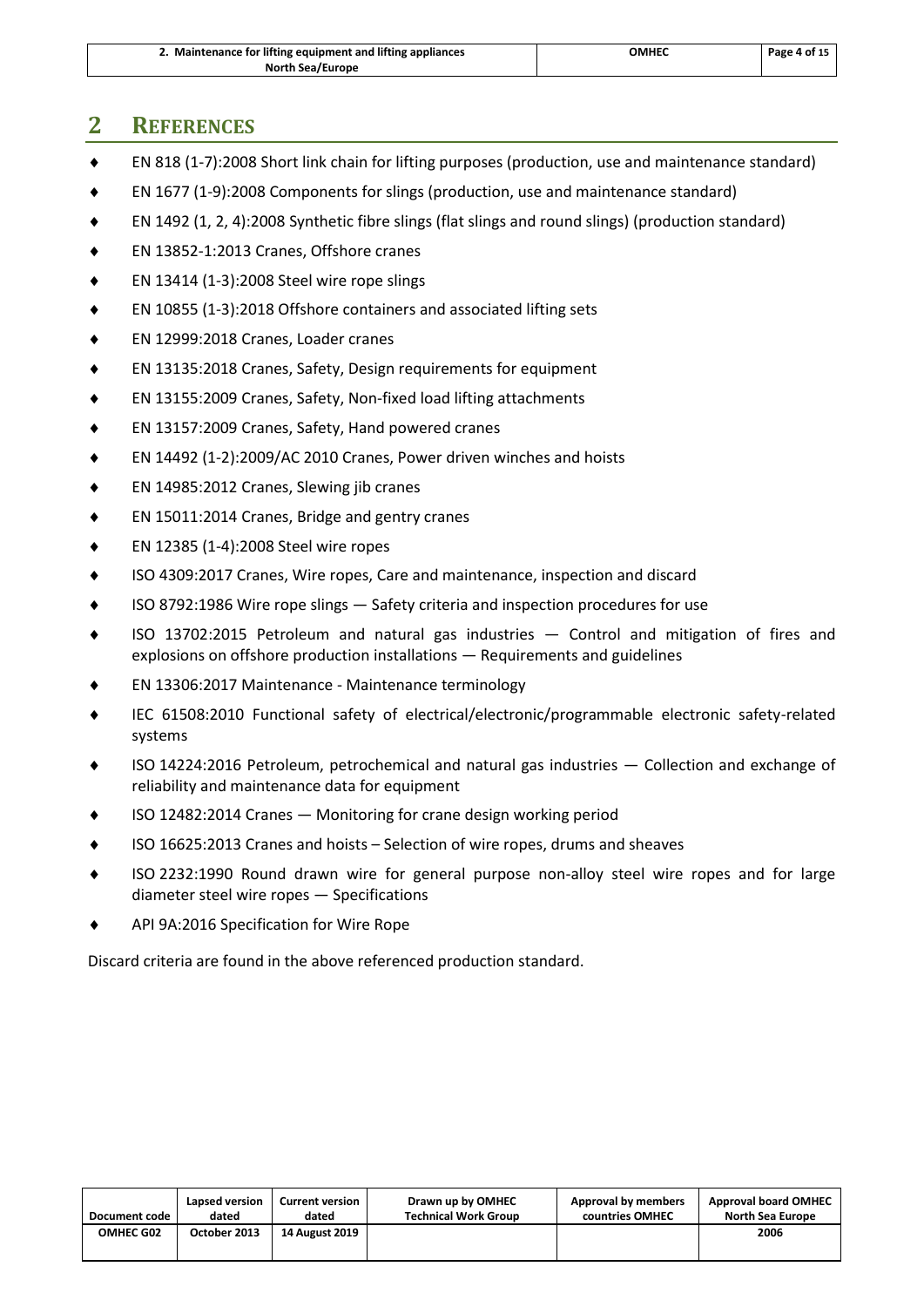| 2. Maintenance for lifting equipment and lifting appliances | ОМНЕС | Page 5 of 15 |
|-------------------------------------------------------------|-------|--------------|
| <b>North Sea/Europe</b>                                     |       |              |

# <span id="page-7-0"></span>**3 DEFINITIONS AND ABBREVIATIONS**

| <b>ABL</b>         | Actual breaking load - the actual load when the equipment breaks                                                                                                                                                                                                                                                                                                          |
|--------------------|---------------------------------------------------------------------------------------------------------------------------------------------------------------------------------------------------------------------------------------------------------------------------------------------------------------------------------------------------------------------------|
| <b>BF</b>          | <b>Breaking force</b><br>EN 818-1: Breaking force is the maximum force which the chain withstands<br>during the course of a static tensile test to destruction (for chains)<br>EN 1677-1: Breaking force is the maximum force reached during the static<br>tensile test of the component, at which the component fails to retain the load<br>(mainly for rings and hooks) |
| <b>Examination</b> | Function test of all safety devices, such as limiting and indicating equipment,<br>brakes, clutches etc. in order to verify that they operate within the tolerance<br>requirements<br>Note: An examination is more comprehensive than an inspection                                                                                                                       |
| <b>FMEA</b>        | Failure mode and effects analysis                                                                                                                                                                                                                                                                                                                                         |
| <b>Inspection</b>  | Visual control of lifting equipment for defects, and check of operating controls,<br>limit switches and indicators                                                                                                                                                                                                                                                        |
|                    | Note: Does normally not require disassembly                                                                                                                                                                                                                                                                                                                               |
| <b>MBL</b>         | Minimum breaking load - a calculated figure giving the minimum breaking load                                                                                                                                                                                                                                                                                              |
| <b>NDT</b>         | Non destructive testing                                                                                                                                                                                                                                                                                                                                                   |
| <b>RCI/SLI</b>     | Rated capacity indicator/safe load indicator - gives details of the actual/<br>permissible loads and moments over the working area where the load is lifted<br>or set down                                                                                                                                                                                                |
| <b>SF</b>          | Safety factor $-$ the arithmetic relation between the maximum load the<br>equipment or machine is capable of withstanding, and the greatest working<br>load the producer has guaranteed and marked on the equipment, tool or<br>machinery                                                                                                                                 |
| <b>SIL</b>         | Safety integrity level                                                                                                                                                                                                                                                                                                                                                    |
| <b>SWL</b>         | Safe working load – maximum load the lifting equipment is certified to<br>withstand under normal use<br>Note: SWL is normally used by ILO and should apply on all floating and other<br>mobile installations and ships that are not covered by EU regulations                                                                                                             |
| <b>Test</b>        | Specific operation of lifting equipment, with or without a defined load, in order<br>to determine whether the lifting equipment is suitable for use                                                                                                                                                                                                                       |
| <b>Test load</b>   | Specified load that the lifting equipment should withstand within the<br>manufacturer's specified limits without resulting in permanent deformation or<br>other defects, and thereby confirming that the design, materials and<br>manufacture comply with specification and statutory requirements                                                                        |
| <b>WLL</b>         | Working load limit: maximum load that a sling or a lifting component is certified<br>to withstand under normal use and in a given configuration                                                                                                                                                                                                                           |

| Document code    | Lapsed version | <b>Current version</b> | Drawn up by OMHEC           | Approval by members | <b>Approval board OMHEC</b> |
|------------------|----------------|------------------------|-----------------------------|---------------------|-----------------------------|
|                  | dated          | dated                  | <b>Technical Work Group</b> | countries OMHEC     | North Sea Europe            |
| <b>OMHEC G02</b> | October 2013   | <b>14 August 2019</b>  |                             |                     | 2006                        |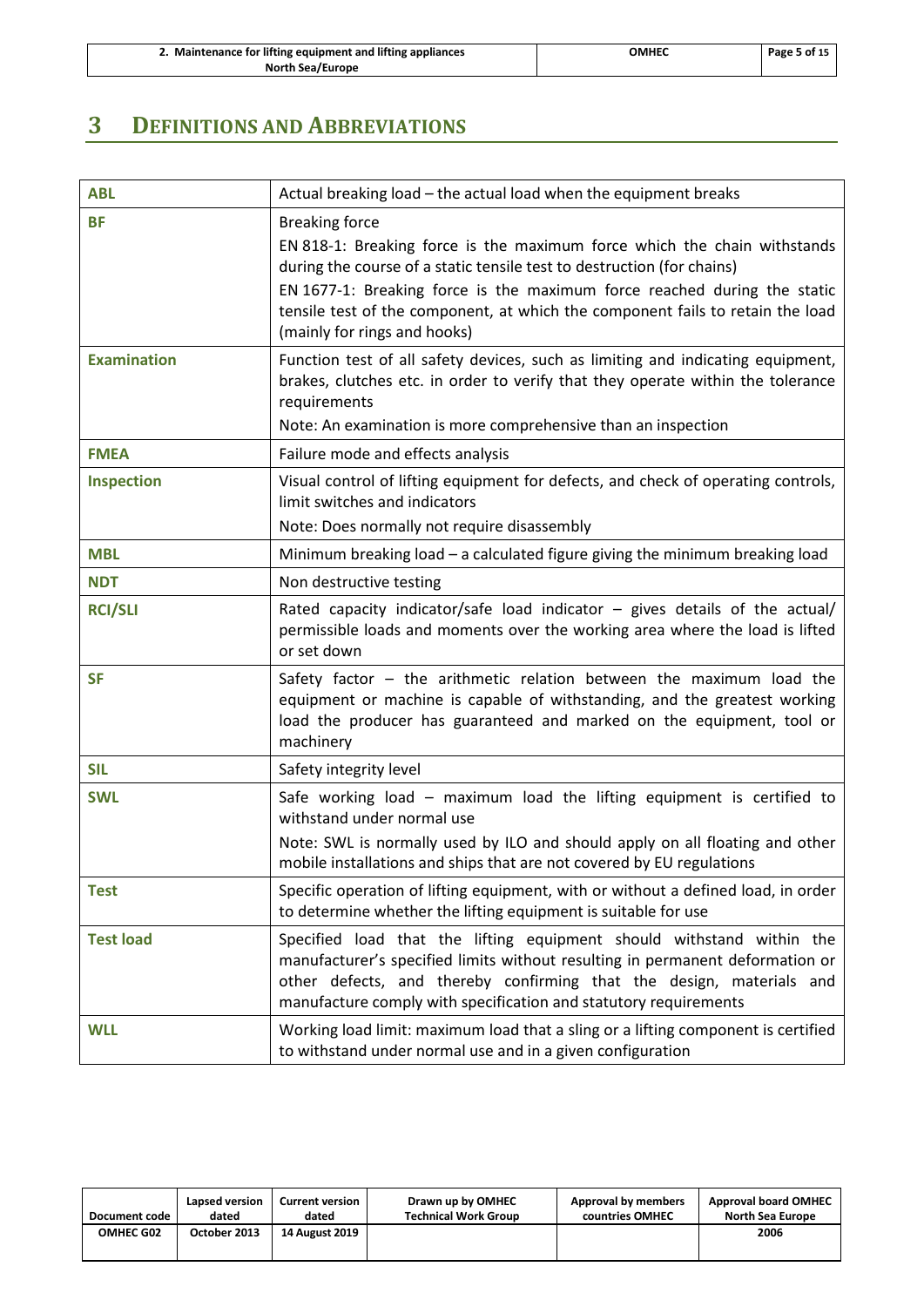# <span id="page-8-1"></span><span id="page-8-0"></span>**4 MAINTENANCE GUIDANCE**

## **4.1 Objective**

The objective of this document is to provide guidance for planning the maintenance of cranes and lifting equipment. Furthermore the document sets out a systematic approach for developing a maintenance strategy. It also refers to relevant national and international standards.

## <span id="page-8-2"></span>**4.2 Maintenance**

The party responsible (as defined in national legislation) should ensure that equipment or parts thereof are maintained, so that they are capable of carrying out their intended functions in all phases of their lifetime.

The party responsible should establish work procedures and make arrangements to ensure that personnel performing repair, modifications and maintenance have the necessary, experience, skills and competence to perform such tasks.

Maintenance as defined in this document means the combination of all technical, administrative and managerial actions during the life cycle of any equipment which is necessary to retain it in, or restore it to, a state in which it can perform the required functions, cf. definition 2.1 (with associated terminology) in the standard EN 13306.

Maintenance encompasses activities such as monitoring, inspection, testing and repair together with ensuring that a good housekeeping regime is being practised.

The term 'function(s)' includes any function relating to safety. For these functions, the maintenance requirement should be that the required performance should be achieved at all times.

The term 'facilities' or 'parts of facilities' is defined as including temporary equipment on both manned and normally unattended offshore installations.

The term 'all phases' includes periods in which the facility or parts of the facility are temporarily or permanently shut down.

The responsible party should take into consideration the age and usage of lifting equipment when drawing up maintenance schedules, inspection programmes and thorough examination programmes.

# <span id="page-8-3"></span>**4.3 Specific Requirements for Sharing of Experience**

In order to prevent failure modes from reoccurring, it is important that information is shared within the company, the industry and with the manufacturers/suppliers.

Companies/owners/users should be responsible for alerting manufacturers on known critical failure modes on their products. Companies/owners/users should also take immediate action to alert other users of the same equipment within the company.

The manufacturer should be responsible for alerting users of their products when being made aware of such failure modes.

| Document code | Lapsed version | <b>Current version</b> | Drawn up by OMHEC           | Approval by members | <b>Approval board OMHEC</b> |
|---------------|----------------|------------------------|-----------------------------|---------------------|-----------------------------|
|               | dated          | dated                  | <b>Technical Work Group</b> | countries OMHEC     | North Sea Europe            |
| OMHEC G02     | October 2013   | <b>14 August 2019</b>  |                             |                     | 2006                        |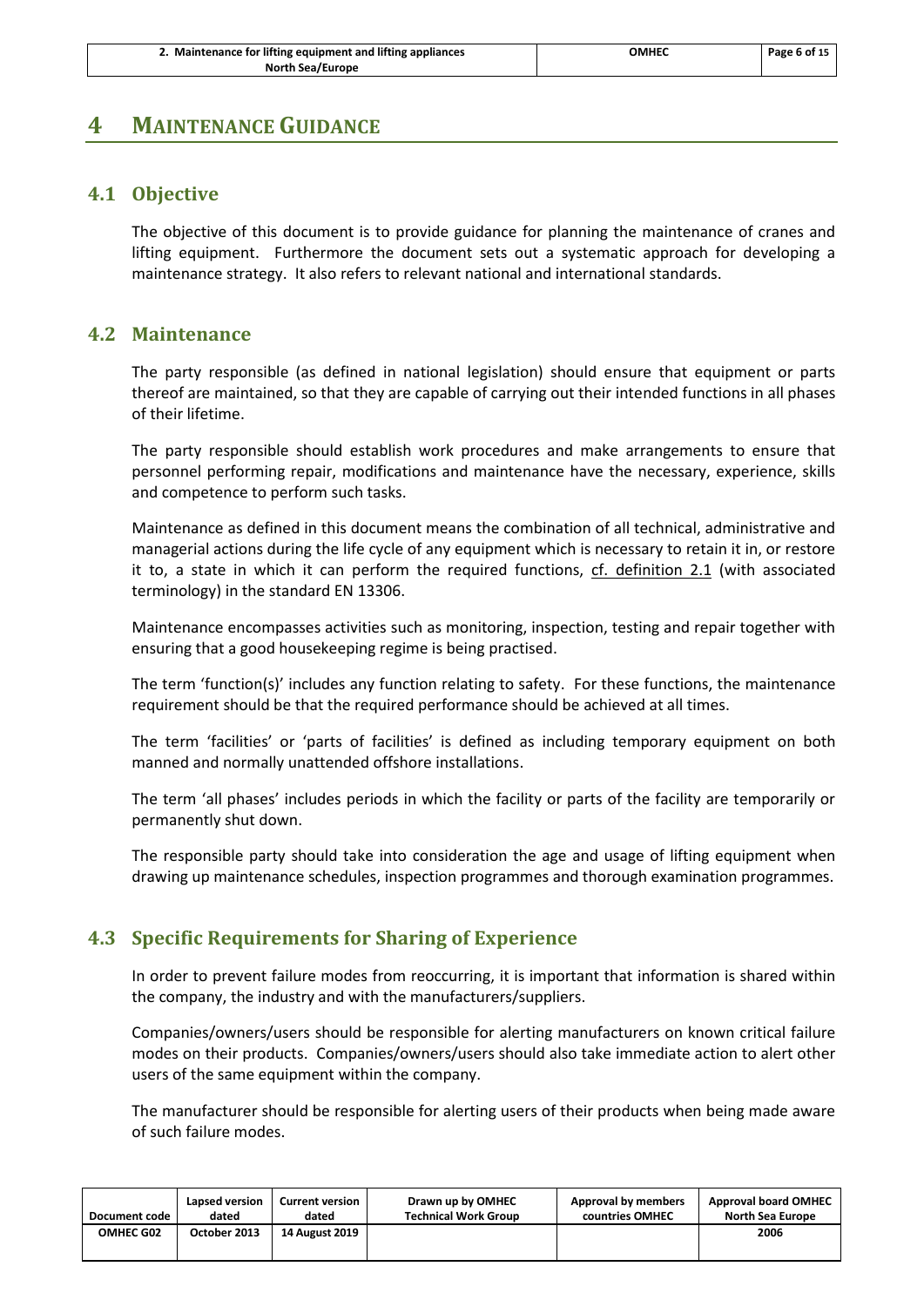| 2. Maintenance for lifting equipment and lifting appliances | ОМНЕС | Page 7 of 15 |
|-------------------------------------------------------------|-------|--------------|
| <b>North Sea/Europe</b>                                     |       |              |

Manufacturers and operating companies should alert relevant industry organisations, including regulatory authorities and trade associations, of their experience regarding critical failure modes.

## <span id="page-9-0"></span>**4.4 Classification**

Systems and equipment should be classified with regard to health, environmental and safety related consequences of potential functional failures. The classification should be based on a risk assessment of the functions.

With regard to functional failures that may entail serious consequences, the party responsible should identify the different failure modes with associated failure causes and failure mechanisms, and estimate the failure probability in respect of the individual fault mode.

Classification requirements would form the basis for the choice and priority of maintenance activities and maintenance frequency.

Relevant national legislation and guidance should provide direction in respect of health, working environment and safety standards.

Failure mode, failure cause and failure mechanism as mentioned in the second paragraph, are defined in the EN 13306 standard.

#### <span id="page-9-1"></span>**4.5 Maintenance Programme**

Failure modes and defects which constitute a risk to health, environment or safety should be systematically prevented by means of a maintenance and examination programme.

The programme should contain procedures for monitoring of performance and technical condition, which will ensure the identification and correction of failure modes and defects that are developing or have occurred.

The programme should also contain procedures for monitoring and control of failure mechanisms that may lead to such failure modes.

The age and usage of the lifting equipment should be taken into consideration when formulating the programme.

The maintenance programme should consist of inspection, examination, testing, preventative maintenance etc. Maintenance programmes should also specify test criteria after major maintenance and/or repair. The initial programme should be available at start up, and also contain a list of critical spares based on a criticality analysis.

When preparing the maintenance programme, the IEC 60300-3-11 standard or equivalent may be used in respect of health, working environment and safety. For procedures relating to health, working environment and safety issues:

- a) the ISO 13702 standard Appendix C7, the IEC 61508 standard or equivalent could be used for safety systems;
- b) **the emergency shutdown system** should be verified in accordance with the safety integrity levels stipulated on the basis of the IEC 61508 standard or equivalent.

| Document code    | Lapsed version | <b>Current version</b> | Drawn up by OMHEC           | Approval by members | <b>Approval board OMHEC</b> |
|------------------|----------------|------------------------|-----------------------------|---------------------|-----------------------------|
|                  | dated          | dated                  | <b>Technical Work Group</b> | countries OMHEC     | <b>North Sea Europe</b>     |
| <b>OMHEC G02</b> | October 2013   | <b>14 August 2019</b>  |                             |                     | 2006                        |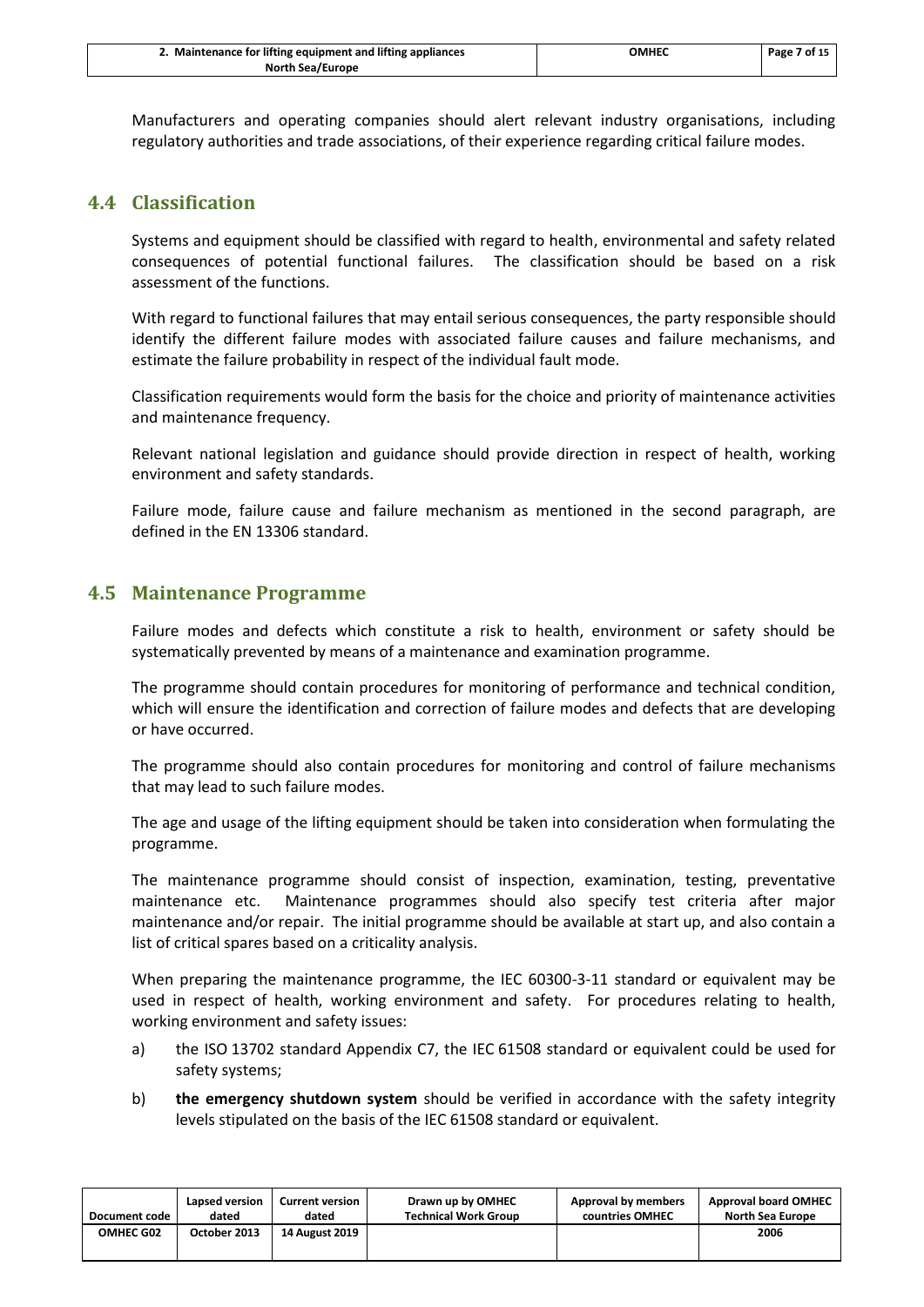| 2. Maintenance for lifting equipment and lifting appliances | ОМНЕС | Page 8 of 15 |
|-------------------------------------------------------------|-------|--------------|
| <b>North Sea/Europe</b>                                     |       |              |

For equipment that is not encompassed by these standards and these guidelines, the operability should be verified through a full-scale function test at least once each year. The test should cover all parts of the safety functions. Recording of the equipment's functionality in situations where the function is triggered or put to use may replace testing of the equipment.

Relevant national legislation and guidance will give direction on monitoring the condition of **structures**, **preservation**, control of **lifting appliances and lifting gear**.

## <span id="page-10-0"></span>**4.6 Planning and Priorities**

An overall plan should be prepared for conduct of the maintenance programme and corrective maintenance activities.

There should be established criteria for attributing priorities and time-limits for individual maintenance activities. These criteria should take into account the classification requirements mentioned above in [4.4.](#page-9-0)

In order to fulfil requirements in respect of time-limits, the limits should be calculated from the time when a failure mode or defect has been identified as having occurred, or is developing.

## <span id="page-10-1"></span>**4.7 Evaluation of Maintenance Effectiveness**

The effectiveness of the maintenance should be evaluated systematically on the basis of recorded data for performance and technical condition in respect of equipment or parts thereof.

The evaluation should be used for a continual improvement of the maintenance programme.

Maintenance effectiveness could for example be the ratio between the requirements for planned maintenance and unplanned maintenance, or uptime versus downtime.

When recording the data referred to in the first paragraph, including failure data and maintenance data, ISO 14224 standard Chapters 4, 5, 6 and 7 can provide guidance.

# <span id="page-10-2"></span>**4.8 Specific Requirements for Monitoring of Structures**

Condition monitoring should be carried out on safety critical structural components using proven testing methods.

The monitoring should be carried out in accordance with the maintenance programme as mentioned above.

In order to fulfil condition monitoring requirements, relevant national legislation and guidance can be used in relation to health, working environment and safety issues.

Corrosion means both external and internal corrosion. ISO 12482 provides guidance.

| Document code    | Lapsed version | <b>Current version</b> | Drawn up by OMHEC           | Approval by members | <b>Approval board OMHEC</b> |
|------------------|----------------|------------------------|-----------------------------|---------------------|-----------------------------|
|                  | dated          | dated                  | <b>Technical Work Group</b> | countries OMHEC     | <b>North Sea Europe</b>     |
| <b>OMHEC G02</b> | October 2013   | <b>14 August 2019</b>  |                             |                     | 2006                        |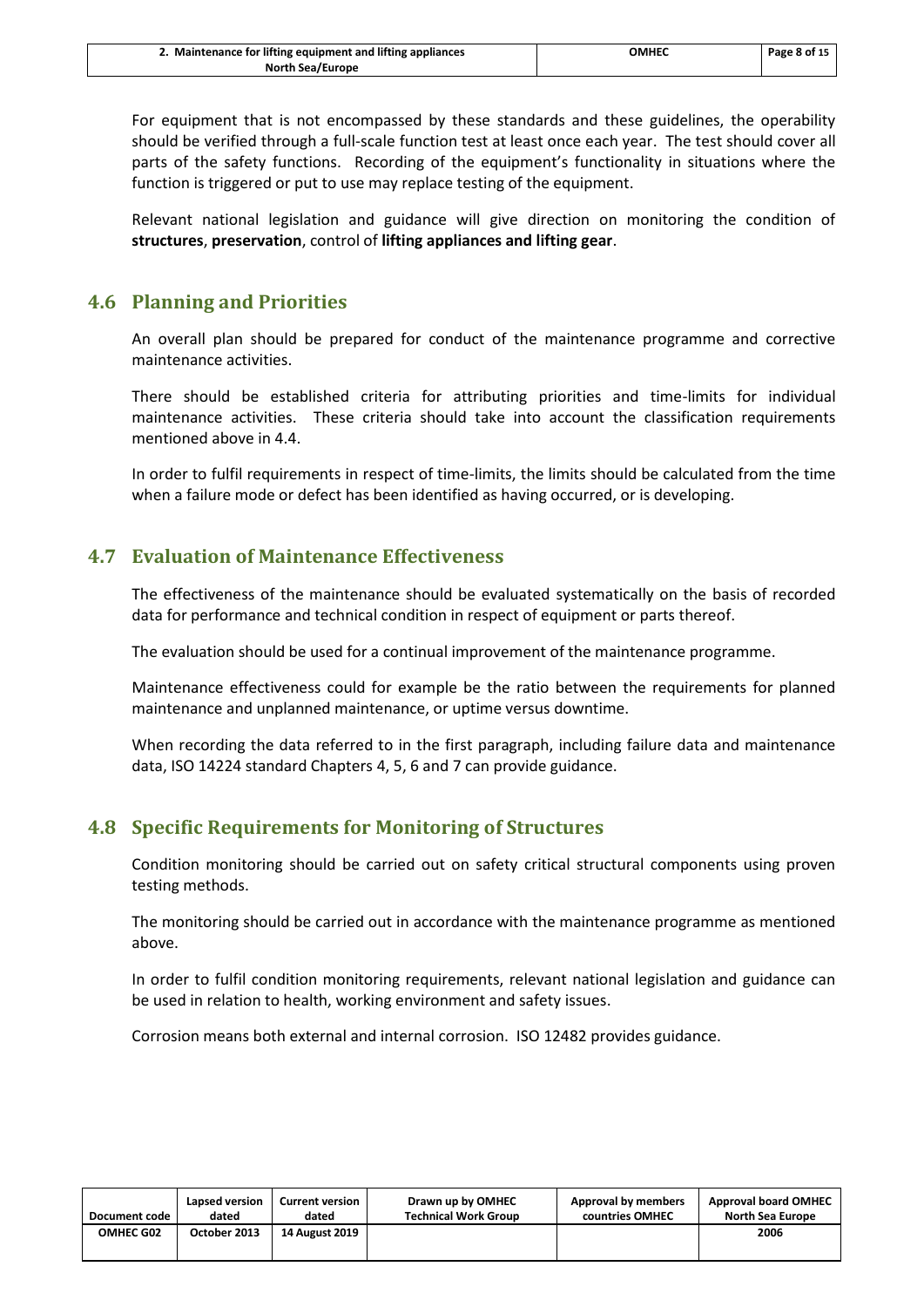| 2. Maintenance for lifting equipment and lifting appliances | OMHEC | Page 9 of 15 |
|-------------------------------------------------------------|-------|--------------|
| <b>North Sea/Europe</b>                                     |       |              |

# <span id="page-11-0"></span>**4.9 Specific Requirements for Monitoring of Moving/Rotating Parts**

Moving and rotating parts should be monitored for signs of wear and tear specifically according to the manufacturer's specifications, but also with regard to any maintenance requirements that become apparent, which might not necessarily be in such specification. Where the maintenance programme can be improved, it is helpful if company operational procedures are established to define a method of recording the necessary data and feeding it back to the owners/operators and to the manufacturers, in order that appropriate improvements can be made.

During any inspection or examination, particular attention is required in respect of:

- particles in grease and lubricants samples;
- possible cracks, corrosion and wear in blocks and sheaves and ensuring that sheaves are rotating freely;
- leakages and contamination in hydraulic systems;
- wear, corrosion and damage to mechanical connectors;
- condition of prime movers;
- possible cracks, corrosion and wear in slew bearings;
- tensioning of bolted connections.

The **owner** should define levels of acceptability and rejection in respect of the above, based on information from manufacturer and own experience.

# <span id="page-11-1"></span>**4.10 Specific Requirements for Monitoring of Control and Safety Systems**

The manufacturer should develop maintenance and test programmes for control and safety systems based on, for example, the FMEA and the SIL analysis.

# <span id="page-11-2"></span>**4.11 Specific Requirements for Monitoring of Wires and Ropes**

Wire ropes should be visually examined for kinking and crushing, corrosion, adequacy of lubrication and any broken wires before use.

Where some parts of ropes are not easily inspected, a regular and appropriate inspection procedure should be established.

If the person inspecting a rope has any doubts about its fitness for use, the rope should not be used until it has been examined by a person competent to do so (a competent checker as defined in OMHEC G01 – *Competence and skills requirements for an enterprise of competence (EOC) of offshore crane*s), and found fit for service.

During any inspection or examination, particular attention should be made to:

- a) the point of termination of both moving and stationary ropes, including end fittings;
- b) the part of any rope which passes over drums or sheaves and
- c) any other part of the rope that may be exposed to particular wear and tear, such as, for example, from exposure to environmental effects, or vibration or repetitive contact damage.

| Document code    | Lapsed version | <b>Current version</b> | Drawn up by OMHEC           | Approval by members | <b>Approval board OMHEC</b> |
|------------------|----------------|------------------------|-----------------------------|---------------------|-----------------------------|
|                  | dated          | dated                  | <b>Technical Work Group</b> | countries OMHEC     | <b>North Sea Europe</b>     |
| <b>OMHEC G02</b> | October 2013   | <b>14 August 2019</b>  |                             |                     | 2006                        |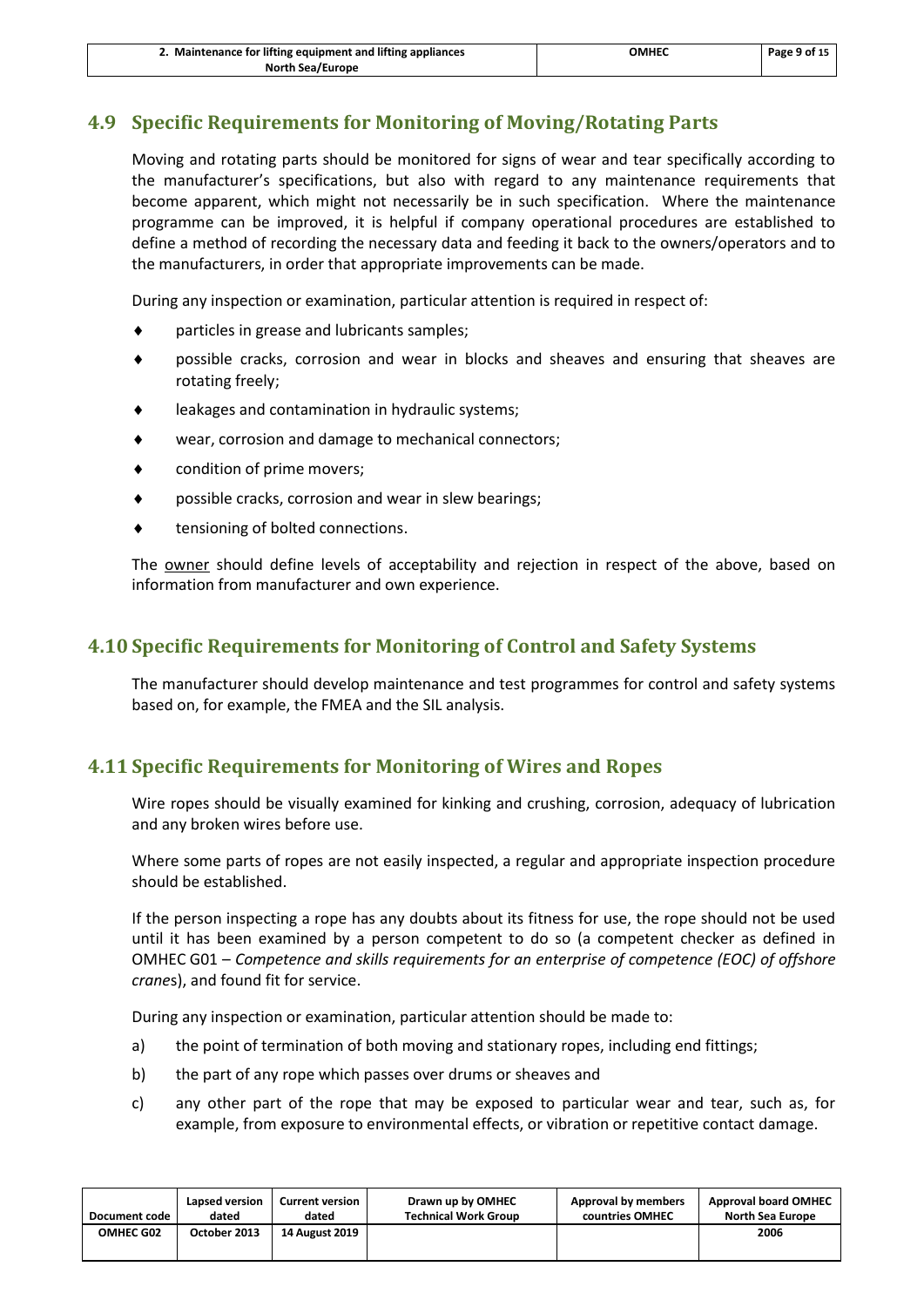| 2. Maintenance for lifting equipment and lifting appliances | ОМНЕС | Page 10 of 15 |
|-------------------------------------------------------------|-------|---------------|
| <b>North Sea/Europe</b>                                     |       |               |

A plan for inspection and or replacement of wires and ropes should be stated in the maintenance programme. Replacement of wires and ropes should be based on a consideration of the environment in which they are used and the operation time.

The maintenance and discard criteria of steel wire ropes must be based on their use. Production standards may be used for reference purposes, and allowable deviations from these standards must be defined.

The following method can be used for defining discard criteria when no such criteria are available:

- 1. The production standard is the reference point.
- 2. The owner must specify maximum allowable deviations according to the intended use
- 3. The owner must determine the actual strength of the wire ropes by inspection and testing.

Note: More details on standards relating to steel wire ropes is given in Annex 1

# <span id="page-12-0"></span>**4.12 Specific Requirements for Monitoring of Lifting Gear (Equipment)**

Before being used (every time!), lifting gear should be visually examined to verify that it is undamaged and suitable for use, and that it has a valid marking (such as for example a colour coding or a tag such as 'suitable for man riding').

All items should be traceable, registered and documented with, for example:

- manufacturer's/supplier's documentation (certificate);
- updates on inspection and testing.

Competency of personnel is described in OMHEC G01 – *Competence and skills requirements for an enterprise of competence (EOC) of offshore cranes* – and in OMHEC G03 – *Training standard of crane operator, rigger and banksman offshore*.

Thorough inspection and testing should be carried out at intervals as per national regulations.

## <span id="page-12-1"></span>**4.13 Other Loose Lifting Gear**

Loose lifting gear, for example, chain hoists, lever hoists, trolleys, hooks, sheaves, snatch blocks, baskets, containers, etc. should have their maintenance specified by the owner. The programme for maintaining such equipment could be defined by the methods described in this document. International or national standards should be used where these exist and when applicable to the equipment.

# <span id="page-12-2"></span>**4.14 Specific Requirements for Monitoring of Equipment for Lifting of Personnel**

The lifting of personnel requires special attention due to the exposure to risk of personnel being lifted. The maintenance and inspection programme must include all critical components/parts included in carrying out a safe lifting operation, such as:

| Document code    | Lapsed version | <b>Current version</b> | Drawn up by OMHEC           | Approval by members | <b>Approval board OMHEC</b> |
|------------------|----------------|------------------------|-----------------------------|---------------------|-----------------------------|
|                  | dated          | dated                  | <b>Technical Work Group</b> | countries OMHEC     | <b>North Sea Europe</b>     |
| <b>OMHEC G02</b> | October 2013   | <b>14 August 2019</b>  |                             |                     | 2006                        |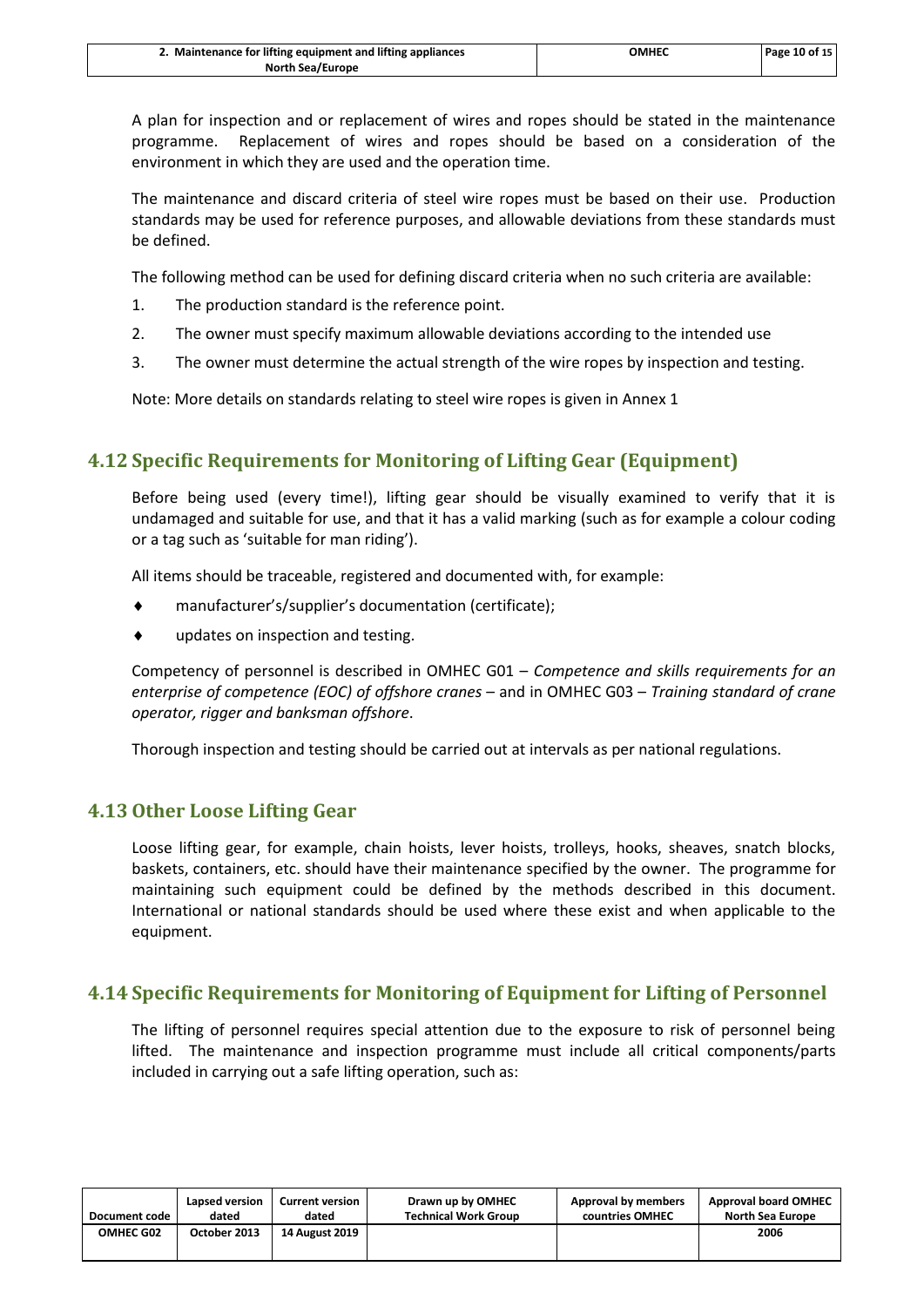| 2. Maintenance for lifting equipment and lifting appliances | ОМНЕС | Page 11 of 15 |
|-------------------------------------------------------------|-------|---------------|
| <b>North Sea/Europe</b>                                     |       |               |

#### **4.14.1 Winch Elements**

- Limited maximum pull (counter balanced system for use on floating installations)
- Independent secondary braking system
- Slack line shut-off mechanism
- Control lever returns to neutral (STOP), push lever away = pay out (LOWER)
- Pull lever = heave in (RAISE)
- Crown block sheave and connection to platform structure designed for man riding in accordance with relevant standards
- Emergency stop facility (unobstructed)
- Emergency drive (if required)
- Wire rope termination to comply with current standards
- Spooling device
- Drum guard
- Upper and lower travel limit switches
- Emergency lowering facility
- Remote control devices for winches
- Heave compensation system

#### **4.14.2 Harness Elements**

- Harness free of any damage
- 'D' rings for carrying hand tools
- Rescue or fall arrest lanyard (see 5)
- Safe system for tools aloft (lanyards etc)

#### **4.14.3 Connecting Devices**

- Locking device
- Double locking with cotter pin on shackles
- Over hoist protection

#### **4.14.4 Secondary Fall Arrest Equipment**

 Similar checks should be carried out on any additional safety devices which are designed to be attached to a safe part of the harness (for example: fall arrester, inertia reel, line locker, pennant line).

#### **4.14.5 Communication Equipment**

Communication equipment used between parties involved in the lifting operation.

All equipment as specified above should be checked immediately before use.

| Document code    | Lapsed version | <b>Current version</b> | Drawn up by OMHEC           | Approval by members | <b>Approval board OMHEC</b> |
|------------------|----------------|------------------------|-----------------------------|---------------------|-----------------------------|
|                  | dated          | dated                  | <b>Technical Work Group</b> | countries OMHEC     | North Sea Europe            |
| <b>OMHEC G02</b> | October 2013   | <b>14 August 2019</b>  |                             |                     | 2006                        |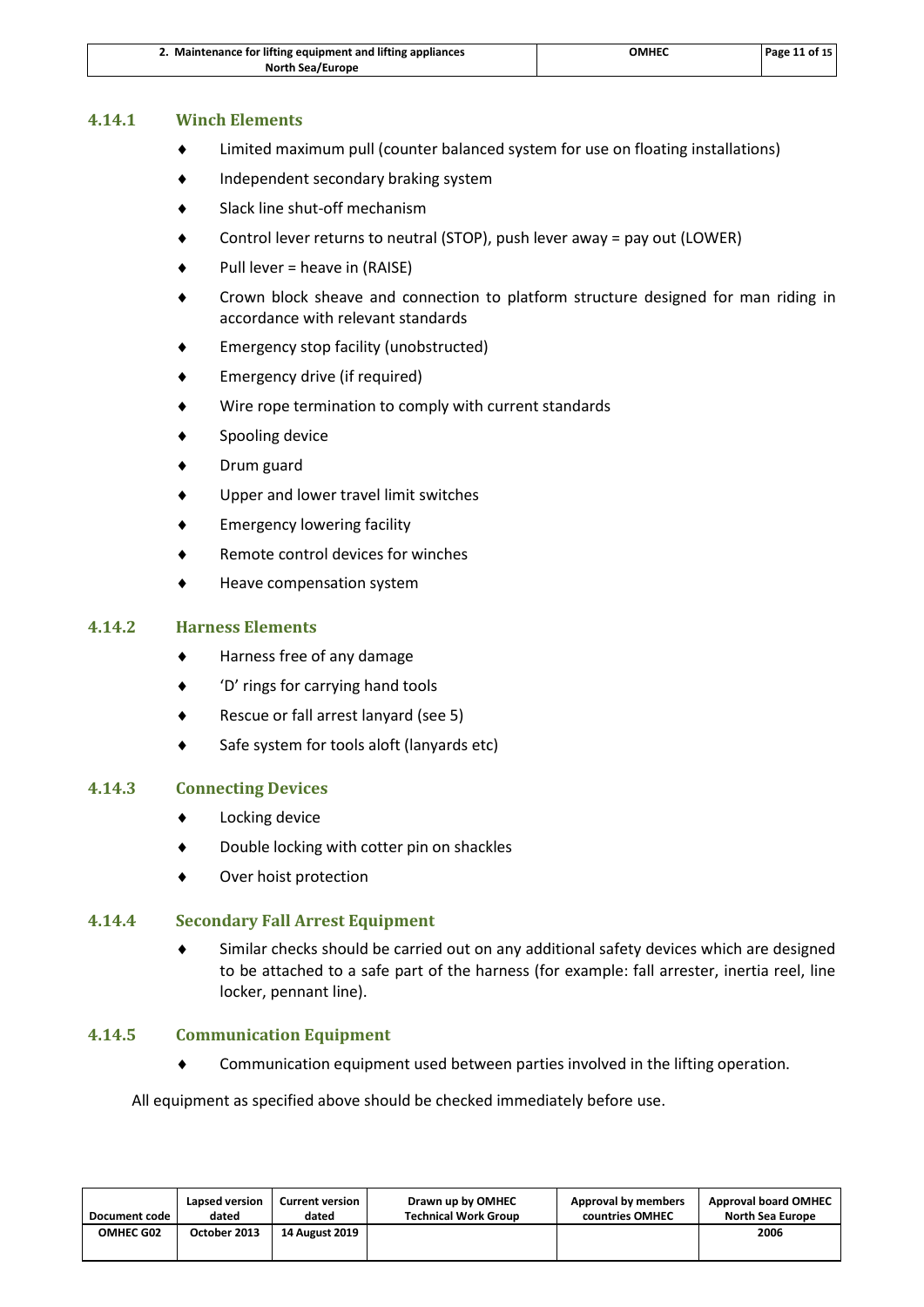# <span id="page-14-0"></span>**4.15 Specific Requirements for Normally Unmanned Installations**

In principle, lifting equipment on normally unmanned installations should have the same maintenance objectives as for manned installations.

Lifting equipment on unmanned installations may not be subjected to the same maintenance as on manned installations, and it is therefore most important that specific considerations are taken into account before it is used.

Special consideration must be taken when inspections are carried out due to the fact that the equipment may have been out of service for long periods, and failure modes may entail danger to personnel, equipment etc. Due to equipment not being in use for periods longer than the normal or required maintenance intervals (as with manned platforms) safety precautions need to be taken in order to detect possible deterioration of the equipment.

## <span id="page-14-1"></span>**4.16 Wire Rope Slings (wire rope forerunners, single stranded wire ropes)**

The production standard is: EN 12385-4.

#### **4.16.1 EN 12385-3/EN 12385-4 (steel wire rope slings/maintenance and use)**

These standards specify the type of information (for use and maintenance of steel wire ropes) to be provided by the rope manufacturer.

#### **4.16.2 EN 13414-2 and ISO 8792 (wire rope slings)**

These standards provide safety criteria and inspection procedure for the use of wire rope slings.

The different types of steel wire ropes have to be examined and maintained with respect to the way they are used.

A rotation resistant crane wire rope cannot replace a non-rotation resistant single layer steel wire rope and vice versa. A rotation resistant wire rope is not to be used as a wire rope sling.

The standard for termination of wire rope slings (Standard EN 13411-3, ferrule secured eye and Flemish eye up to 60mm), only applies to new wire ropes.

Re-termination of used wire ropes must be followed up by documented examinations, or be tested by competent persons, ref. standards EN 13414-2 and ISO 8792.

Standard EN 13414-1, Steel wire rope for general purposes, is only valid for wire ropes from 0-60mm.

IMCA M 179 – *Guidance on the use of cable laid slings and grommets* – gives guidance for cable laid slings and grommets (above 60mm.)

| Document code    | Lapsed version | <b>Current version</b> | Drawn up by OMHEC           | Approval by members | <b>Approval board OMHEC</b> |
|------------------|----------------|------------------------|-----------------------------|---------------------|-----------------------------|
|                  | dated          | dated                  | <b>Technical Work Group</b> | countries OMHEC     | <b>North Sea Europe</b>     |
| <b>OMHEC G02</b> | October 2013   | <b>14 August 2019</b>  |                             |                     | 2006                        |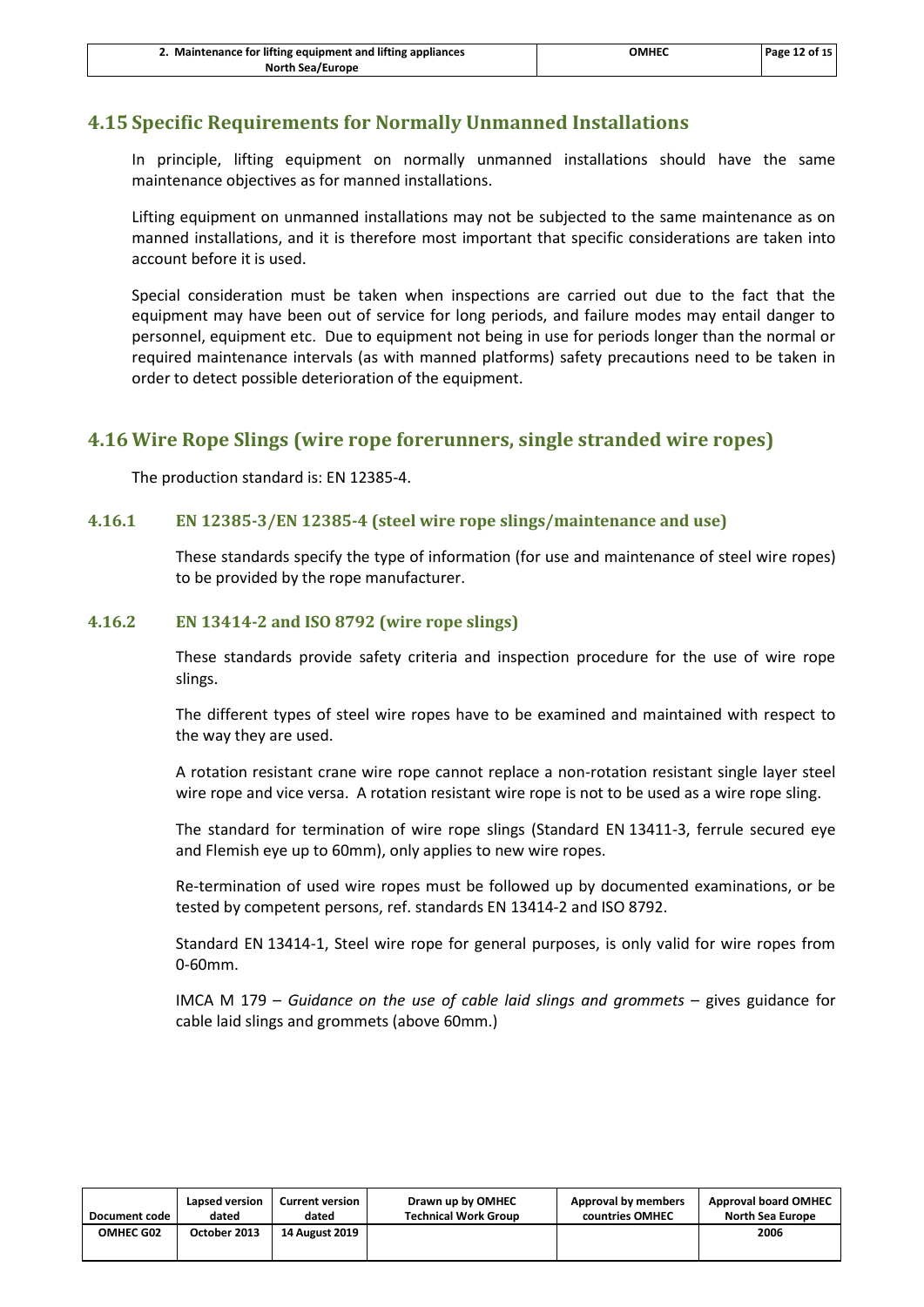| 2. Maintenance for lifting equipment and lifting appliances | ОМНЕС | Page 13 of 15 |
|-------------------------------------------------------------|-------|---------------|
| <b>North Sea/Europe</b>                                     |       |               |

# **Appendix 1**

# <span id="page-15-1"></span><span id="page-15-0"></span>**STEEL WIRE ROPES**

## **General Requirements**

The following typical standards are applicable to steel wire ropes:

#### **Production Standards:**

EN 12385-1 Steel wire ropes. General requirements EN 12385-2 Steel wire ropes. Definitions, designation and classification EN 12385-4 Steel wire ropes. Stranded ropes for general lifting appliances EN 13414-2 Steel wire rope slings. Specification for use and maintenance EN 10264-1 Steel wire for ropes. General requirements (Testing) EN 10264-2 Steel wire for ropes (Tensile strength) EN 10264-3 Steel wire and wire products. Cold drawn and cold shaped EN 10244-2 Steel wire and wire products. Non ferrous metallic coatings

#### **End Termination Standards:**

EN 13411-1 Terminations for steel wire ropes. Thimbles for steel wire rope slings EN 13411-2 Terminations for steel wire ropes. Splices eyes for wire rope slings EN 13411-3 Terminations for steel wire ropes. Ferrule secured eyes EN 13411-4 Terminations for steel wire ropes. Metal and resin socketing EN 13411-5 Terminations for steel wire ropes. Wire rope grips for eyes. (U-bolt grip) EN 13411-6 Terminations for steel wire ropes. Asymmetric wedge socket clevis EN 13411-7 Terminations for steel wire ropes. Symmetric wedge socket clevis

#### **Use and Discard Standards:**

EN 12385-3 Steel wire ropes. Information for use and maintenance ISO 4309 Wire rope for lifting appliances – Code of practice for examination and discard ISO 16625: Cranes and hoists – Selection of wire ropes, drums and sheaves

## <span id="page-15-2"></span>**Crane Wire Rope** (single strand and multi stranded wire ropes)

The production standards are EN 10264-1-2-3, EN 12385-4 and ISO 2232.

Production standards for wires used in steel wire ropes gives requirements concerning number of reversed bends, torsions, tensile strength and galvanized coating requirements. This standard gives the nominal figures for production of new steel wire ropes.

Compact wire ropes cannot be analysed according to standard ISO 2232 due to the construction of the rope.

| Document code    | Lapsed version | <b>Current version</b> | Drawn up by OMHEC           | Approval by members | <b>Approval board OMHEC</b> |
|------------------|----------------|------------------------|-----------------------------|---------------------|-----------------------------|
|                  | dated          | dated                  | <b>Technical Work Group</b> | countries OMHEC     | North Sea Europe            |
| <b>OMHEC G02</b> | October 2013   | 14 August 2019         |                             |                     | 2006                        |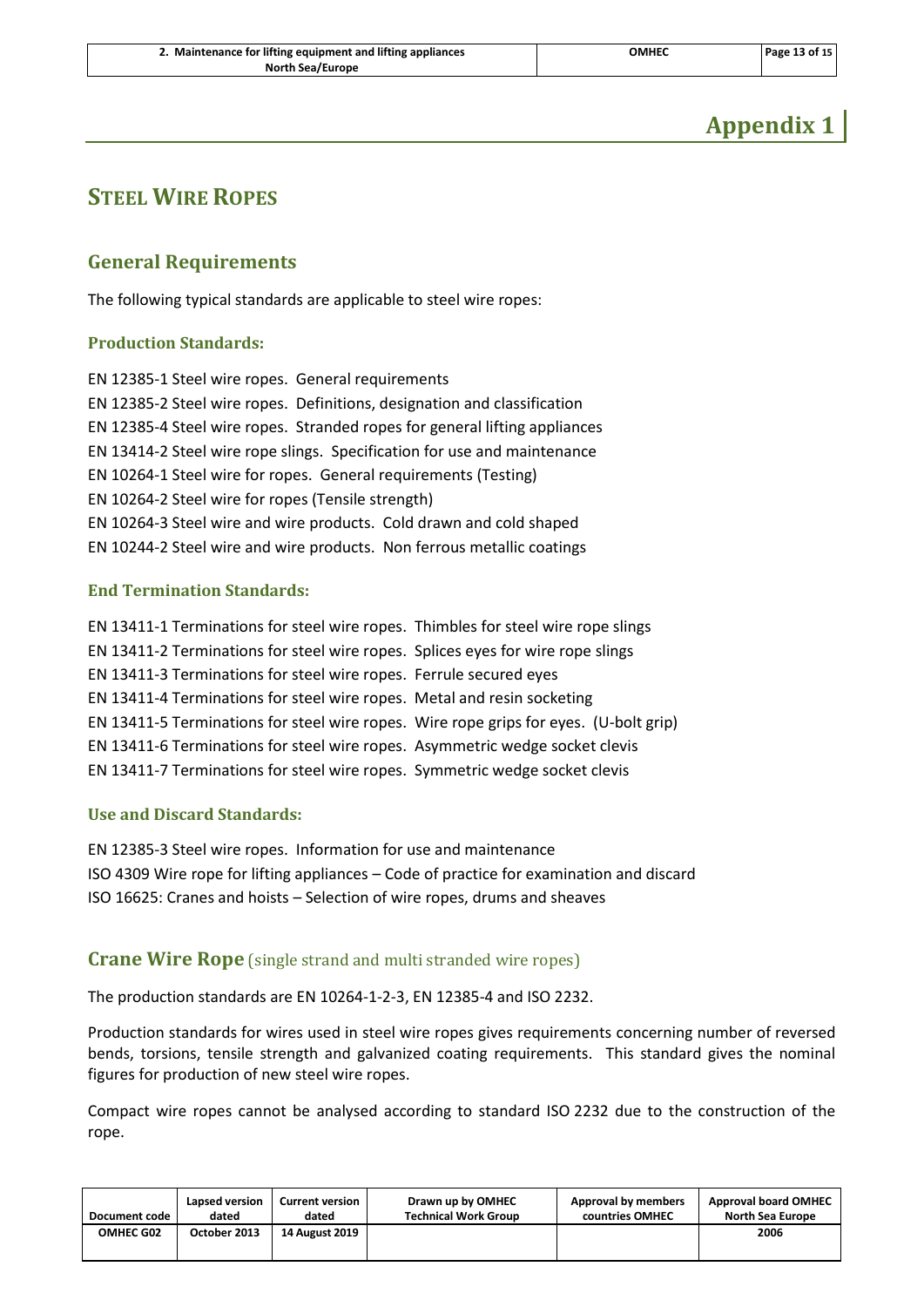| 2. Maintenance for lifting equipment and lifting appliances | ОМНЕС | Page 14 of 15 |
|-------------------------------------------------------------|-------|---------------|
| <b>North Sea/Europe</b>                                     |       |               |

#### **ISO 4309 and EN 12385-3**

These standards give information on examination and discard of used crane wire ropes with respect to mechanical defects and how to evaluate the defects or combination of defects. ISO 4309 gives more details than EN 12385-3.

Destructive testing of wire ropes (tensile testing) will only give the end fittings efficiency.

Even very old wire ropes may give values above MBL of the wire rope. This may also be the case even if the wire ropes are discarded for other reasons.

When using sockets moulded with wire lock resin or metal, it is important to make a test length long enough (approximately 20-30 times wire rope lay length). One lay length is approximately wire diameter x 7.

<span id="page-16-0"></span>Only 20% of a multi stranded wire rope is checked during a visual inspection. It is impossible to inspect the other 80% by use of the standard methods

#### **Drill Lines** (single stranded wire ropes)

The production standards are: EN 10264-1, EN 12385-4, ISO 2232 or API 9A.

There are no discard criteria in the referenced standards.

For drilling and production equipment, ISO/NP 13534 is the standard for inspection, maintenance, repair and remanufacturing of hoisting equipment.

Cut and slip are dependant of the tonne/miles, wear and tear, and the fatigue of the wire rope.

<span id="page-16-1"></span>The maximum tonne/miles figure is based on examination and users' experience data.

## **Wire Ropes Used Subsea**

Wire ropes and lifting gear used subsea (e.g. guidelines, ROV handling wires and diving bell wires) should be subjected to the same methodology as for all other equipment when defining the necessary maintenance programme.

For diving bell ropes see IMCA D 024 – *Diving Equipment Systems Inspection Guidance Note (DESIGN) for saturation (bell) diving systems*.

The lifting equipment should be fit for purpose, taking due consideration of the environment and conditions in which they are used. Salt water intrusion, galvanic corrosion on all fittings etc. should be considered specifically.

## <span id="page-16-2"></span>**Lifting Equipment for Life Saving Equipment**

Lifting equipment related to life saving equipment (e.g. lifeboats, daughter craft, MOBs and life rafts) should be subjected to the same methodology as for all other equipment when defining the necessary maintenance programme.

The relevant aspects of the current edition of International Convention for Safety of Life at Sea (SOLAS) Convention are essential ingredients for consideration and input into the maintenance programme.

| Document code | Lapsed version | <b>Current version</b> | Drawn up by OMHEC           | Approval by members | <b>Approval board OMHEC</b> |
|---------------|----------------|------------------------|-----------------------------|---------------------|-----------------------------|
|               | dated          | dated                  | <b>Technical Work Group</b> | countries OMHEC     | <b>North Sea Europe</b>     |
| OMHEC G02     | October 2013   | 14 August 2019         |                             |                     | 2006                        |